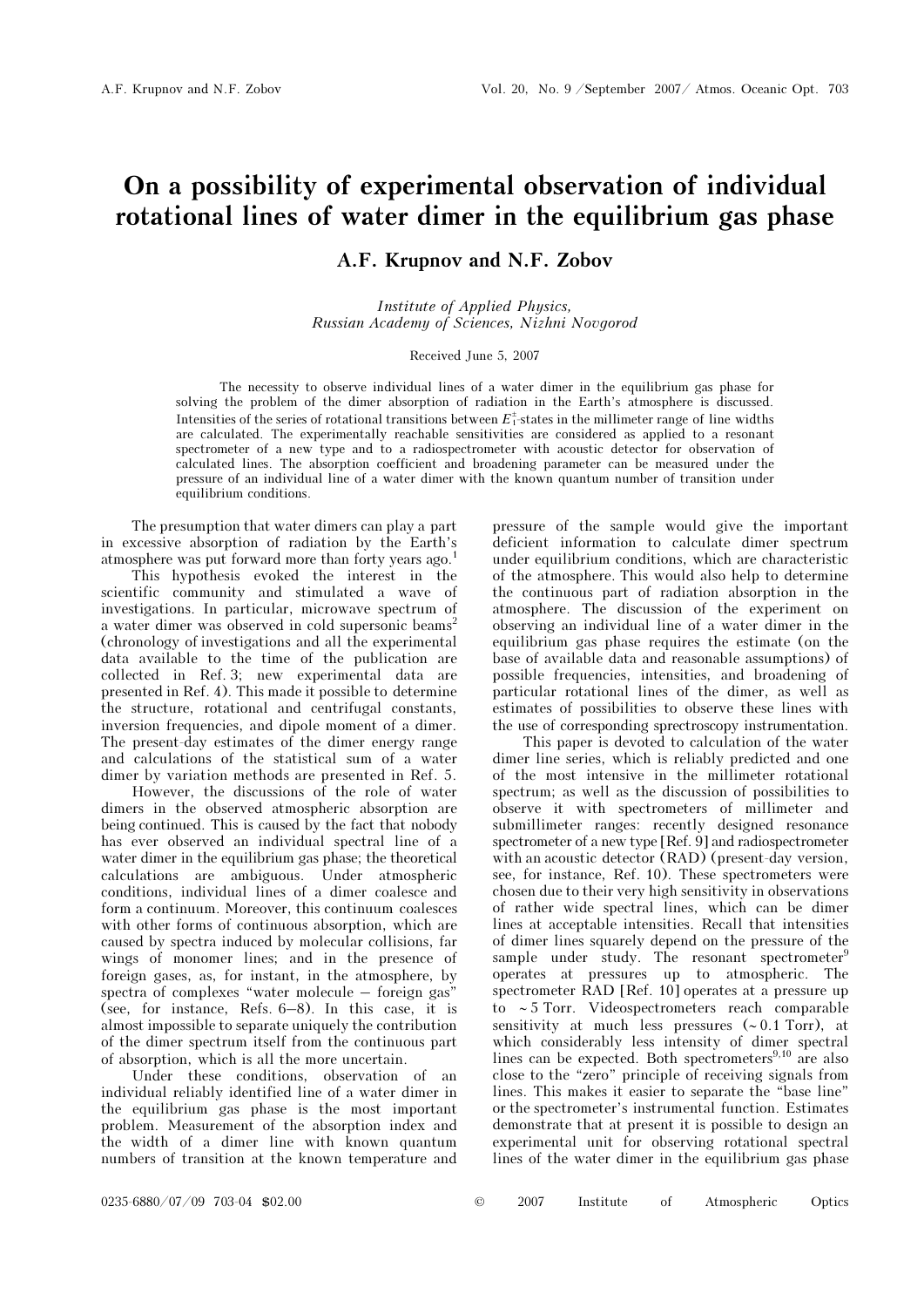with sufficient signal-to-noise ratio and sufficient accuracy of amplitude and frequency measurements.

 The calculation of the rotational spectrum of a water dimer is presented in Refs. 11 and 12. Not all molecular parameters of the dimer were known at that time,<sup>11</sup> therefore, only very rough estimates could be made. In Ref. 12, only the rotational spectrum envelope was calculated for atmospheric conditions on the base of a few molecular parameters known for the water dimer. For our purposes, this is not sufficient because we need calculations of a particular rotational line (more exactly, a series of lines because a single line can be observed under unfavorable conditions). Now we can use experimentally measured frequencies for several tens of dimer's lines and their dipole moments, as well as theoretical analysis of the spectrum.2–5

The whole millimeter spectrum of the dimer still cannot be calculated because of a large number of missing or badly defined parameters. However, it is possible to extrapolate some individual series of spectral lines. We choose the line series  $E_1^{\pm}, J+1 \leftarrow J$ ,  $K = 0$ , beginning with 12.3 GHz, which can be described most simply using the measured frequencies of nine lower rotational transitions.<sup>2–4</sup> Line frequencies in this series of transitions  $J+1 \leftarrow J$ ,  $K=0$  for an elongated, weakly asymmetrical top, such as a water dimer, can be described almost in the same way as frequencies of the rotational spectrum of a diatomic molecule, differing only by the introduced efficient rotational constant  $B_{\text{eff}}$ :

$$
v \approx 2B_{\rm eff}(J+1) - 4D_J(J+1)^3, \tag{1}
$$

where for the states  $E_1^{\pm}$ :  $B_{\text{eff}} = 6160.6011(21)$  MHz;  $D<sub>I</sub> = 0.050079(91)$  MHz [Ref. 3].

For definiteness of further calculations, we have chosen the following parameters: a frequency range of 200 GHz, convenient for both spectrometers; a water vapor pressure of 3 Torr; a temperature of 270 K, under which the pressure is equal to that of saturated water vapors. The presented formulas make it easy to recalculate the necessary parameters for other conditions. Note that rapid condensation of water vapors at the temperature decrease leaves little freedom in choosing parameters of the sample if we require a sufficiently high (as compared to atmospheric) resolution.

Table presents measured frequencies for the lines of the considered series, and our calculations by formula (1).

The maximal error in predicted frequencies of transitions due to errors<sup>3</sup> in determining  $B_{\text{eff}}$  and  $D_J$  is equal to 3.3 MHz. Of principal for us is the fact that the error in predicted accuracy for line frequencies is much less than line width estimated below.

To calculate the absorption index, we apply the usual expression<sup>13</sup>:

$$
\alpha_{\max}(\text{cm}^{-1}) = \frac{8\pi^2 n_{\text{D}} f_m \text{v}_0^2 \mid \mu_{nm} \mid^2}{3ckT\Delta v},\tag{2}
$$

where  $n_D$  is the number of dimers in 1 cm<sup>3</sup>;  $f_m$  is the part of dimers in the lower of two states of transition;

 $v_0$  is the central transition frequency;  $|\mu_{mn}|$  is a matrix element of the dipole moment of transition; c is the velocity of light;  $\overline{k}$  is the Boltzmann constant; T is the absolute temperature;  $\Delta v$  is the half-width of the collision line for the half-intensity. All the values are presented in the centimeter-gram-second system of units.

Table. Measured and theoretical frequencies (MHz) of water dimer transitions in  $E_1^{\dagger}$ -states,  $K = 0$ 

| Transition | Experiment | Calculation |
|------------|------------|-------------|
| R(0)       | 12320.997  | 12321.00    |
| R(1)       | 24640.807  | 24640.80    |
| R(2)       | 36958.13   | 36958.20    |
| R(3)       | 49271.94   | 49271.99    |
| R(4)       | 61580.86   | 61580.97    |
| R(5)       | 73884.03   | 73883.94    |
| R(6)       | 86179.50   | 86179.71    |
| R(7)       | 98467      | 98467.06    |
| R(8)       | 110745     | 110744.79   |
| R(9)       |            | 123011.71   |
| R(10)      |            | 135266.60   |
| R(11)      |            | 147508.28   |
| R(12)      |            | 159735.53   |
| R(13)      |            | 171947.16   |
| R(14)      |            | 184141.97   |
| R(15)      |            | 196318.74   |
| R(16)      |            | 208476.28   |
| R(17)      |            | 220613.40   |
| R(18)      |            | 232728.87   |
| R(19)      |            | 244821.52   |
| R(20)      |            | 256890.12   |

Various experimental and theoretical estimates of the equilibrium constant for the dimerization reaction are presented in Ref. 5. For the temperature of 270 K, these estimates lay within  $0.05-0.1 \text{ atm}^{-1}$ . To calculate  $n_D$ , we take some mean value of the equilibrium constant  $K_{eq} \approx 0.07 \text{ atm}^{-1}$ , which is close also to estimates from Ref. 14, and pressure of water monomers  $P_m = 3$  Torr  $\approx 4 \cdot 10^{-3}$  atm. Then, for pressure of dimers we obtain  $P_{\text{D}} = K_{\text{p}} P_{\text{m}}^2 \approx 1 \cdot 10^{-6} \text{ atm}.$ Correcting the Loschmidt number  $\vec{L}$  to  $T = 270$  K as  $L' \approx 3 \cdot 10^{19}$  1/cm<sup>3</sup>, we obtain  $n_D \approx L'P_D \approx 3 \cdot 10^{13}$  1/cm<sup>3</sup>. Table 4 from Ref. 5 presents calculated vibration-rotational statistical sums of the water dimer for levels of different symmetries without regard to spin statistical weights. Statistical weights are also presented in Ref. 5, Table 1. Taking them into account, we obtain the value of the vibrationrotational statistical sum of the dimer  $Q_{VR} \approx 3.2 \cdot 10^6$ at  $T = 270$  K. The part of dimers in the lower state of transition  $J = 16 \leftarrow 15$ ,  $K = 0$ ,  $E_1^{\pm}$  is

$$
f_m \approx 6[(2J + 1)/Q_{VR}] \times
$$
  
  $\times \exp[-hB_{eff} J(J + 1)/kT] \approx 5 \cdot 10^{-5}.$  (3)

Here we take into account the statistical weight of the states  $E_1^{\pm}$ , equal to 3, and their double degeneration.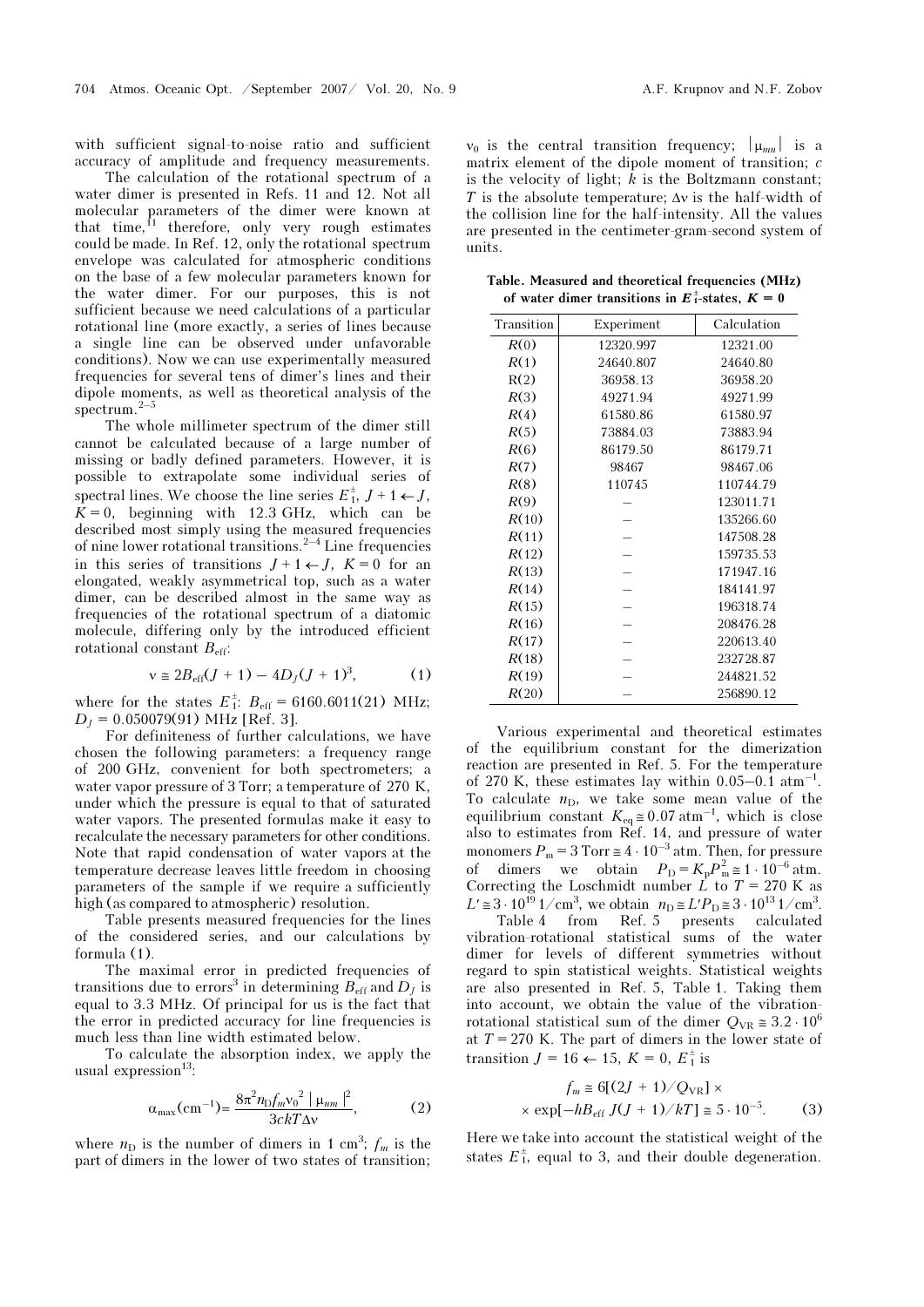The dipole moment of the water dimer  $\mu_a \approx 2.6$  D =  $= 2.6 \cdot 10^{-18}$  e.-s.u. [Ref. 2], and the squared matrix moment of the dipole transition moment averaged by quantum numbers M is approximately<sup>13</sup>  $|\mu_{mn}|^2 \approx \mu_a^2/2$ for the transition of an elongated weakly asymmetric  $top J + 1 \leftarrow J$ ,  $K = 0$  at  $J \gg 1$ .

For calculations, we need also estimates of broadening of dimer lines by the water vapor pressure. We estimate it based on the following reasons. In collisions of strongly polar molecules, the dipole– dipole interaction plays the main part in the broadening. Assuming (roughly) that the broadening parameter is proportional to dipole moments of collided molecules, we obtain that the broadening parameter increases by ∼ 1.4 times in collisions of the dimer with water monomers as compared to the broadening of monomer lines. It means that the broadening parameter of dimer lines is ∼ 22–28 MHz/Torr. The largest of the known self-broadening parameters for the strongly polar CH3CN molecule with a dipole moment of ~3.9 D is<sup>15</sup> ~50 MHz/Torr, which does not contradict to the above-mentioned estimate. Experimental observations in the equilibrium state of lines of the  $H_2O-HF$  complex,<sup>16</sup> which is the closest to the water dimer, also agree with this broadening value. For estimates, we took a larger of the obtained values Δνdim ∼ 30 MHz/Torr, and at a pressure of ∼ 3 Torr the half-width of a line is about 100 MHz.

 Substituting all the values into the formula for maximal absorption of a line, we obtain

$$
\alpha_{\text{max}} \cong 4 \cdot 10^{-8} \text{ cm}^{-1}.
$$
 (4)

Since we do not know exactly what parameters define intensities of lines, we do not try to show many significant digits in this estimate. In addition to above-mentioned ambiguities, it is shown in Ref. 5 that, for instance, the error in the value of dissociation energy of 50 cm<sup>-1</sup> (at the dissociation energy  $D_0$  from calculations *ab initio* 1230 cm<sup>-1</sup>) leads to a change of the equilibrium constant  $K_e$  by 26%. There is no exact experimental value of  $D_0$ , and all its present-day estimates contain uncertainties exceeding 50 cm<sup>-1</sup> Other sources of uncertainties are connected, for example, with account or neglect of metastable states of the dimer in statistical sums,<sup>5</sup> etc. However, the obtained estimates of the order of magnitude of lines' intensity already make it possible to appreciate possibilities of their observation.

The resonant spectrometer<sup>9</sup> was successfully used in observations of atmospheric spectral lines of water and oxygen molecules immediately under atmospheric pressure. Comparison of the calculated line absorption coefficient of about  $4 \cdot 10^{-8}$  cm<sup>-1</sup> and reached sensitivity of  $4 \cdot 10^{-9}$  cm<sup>-1</sup> of the new resonant spectrometer<sup>9</sup> demonstrates that it is possible in principal to observe an individual line of a dimer in the equilibrium conditions. Such a possibility was never mentioned earlier. However, for better elimination of the instrumental function and other disturbing factors (for instance, neighboring dimer lines that are not taken into account, continuous absorption, etc.), it is very desirable to increase the

expected signal-to-noise ratio. The sensitivity demonstrated in Ref. 9 is referred to a single frequency point. To observe and measure some rather broad line, it is necessary to scan a range of frequencies. Fortunately, it is possible to improve the spectrometer sensitivity. In Ref. 9, a common SHF-detector was applied. Its replacing by the present-day InSbbolometer at a temperature of liquid helium (or by a superheterodyne receiver) can give a considerable gain in the sensitivity. For example, comparing the detector and the helium bolometer, the gain in sensitivity of about two orders of magnitude can be expected.

It is difficult to foresee all problems that will be solved in this experiment. In our opinion, it is very important to apply already developed replacement technique to eliminate the instrumental function.<sup>17</sup> To observe the water dimer line, the experimental methodology proposed in Ref. 9 should be somewhat changed. To scan lines at the atmospheric pressure, a "jump" from one longitudinal mode of the Fabry– Perot resonator to the neighboring one and so on was used,  $9$  which gave a sufficiently small step to obtain the line profile "by points" without mechanical retuning of the resonator. The distance between modes was ∼ 380 MHz. In the presumed experiment, the line width is expected to be much narrower as compared to the atmospheric, and the resonator frequency should be scanned with a smaller step within the limits of 200–300 MHz. In this case, the reproducibility of the scanning frequency of the Fabry–Perot resonator (for instance, by displacement of one of the mirrors by a piezotransformator or by heat expansion of the mirror holder) should be provided. It can be expected that the line will be observed against a rather rugged background. Both the replacement of the sample and variation of its pressure and temperature will be required. It is desirable to observe as many spectral lines of a series as possible for their reliable identification.

In the RAD spectrometer, a sensitivity of  $~\sim 6 \cdot 10^{-10}$  cm<sup>-1</sup> has been earlier achieved within pressure range ∼ 0.1–5 Torr [Ref. 18]. Such sensitivity was reached by application of sufficiently powerful lamps of reverse wave (RWL), because sensitivity in this type of spectrometers is proportional to the power of radiation sources and the resonator (nonadjustable) cells. At present, it seems to be difficult to obtain powerful RWL, but it is possible to use other powerful sources of radiation and amplifiers of millimeter and submillimeter ranges (see, for instance, Refs. 19–21). Power of radiation sources described in Refs. 19–21 varies from 1 W at frequencies of ∼ 200 GHz to ∼ 50 W at frequencies of ∼ 100 GHz, at RWL power of about hundreds of milliwatts. Thus, the sensitivity increase is possible also in this case, which would permit to work with samples of a less pressure, i.e., at a higher spectral resolution. In case of using the RAD spectrometer, the mechanical scanning of the range is not necessary. The sample replacement technique for the RAD spectrometer is developed in Ref. 22.